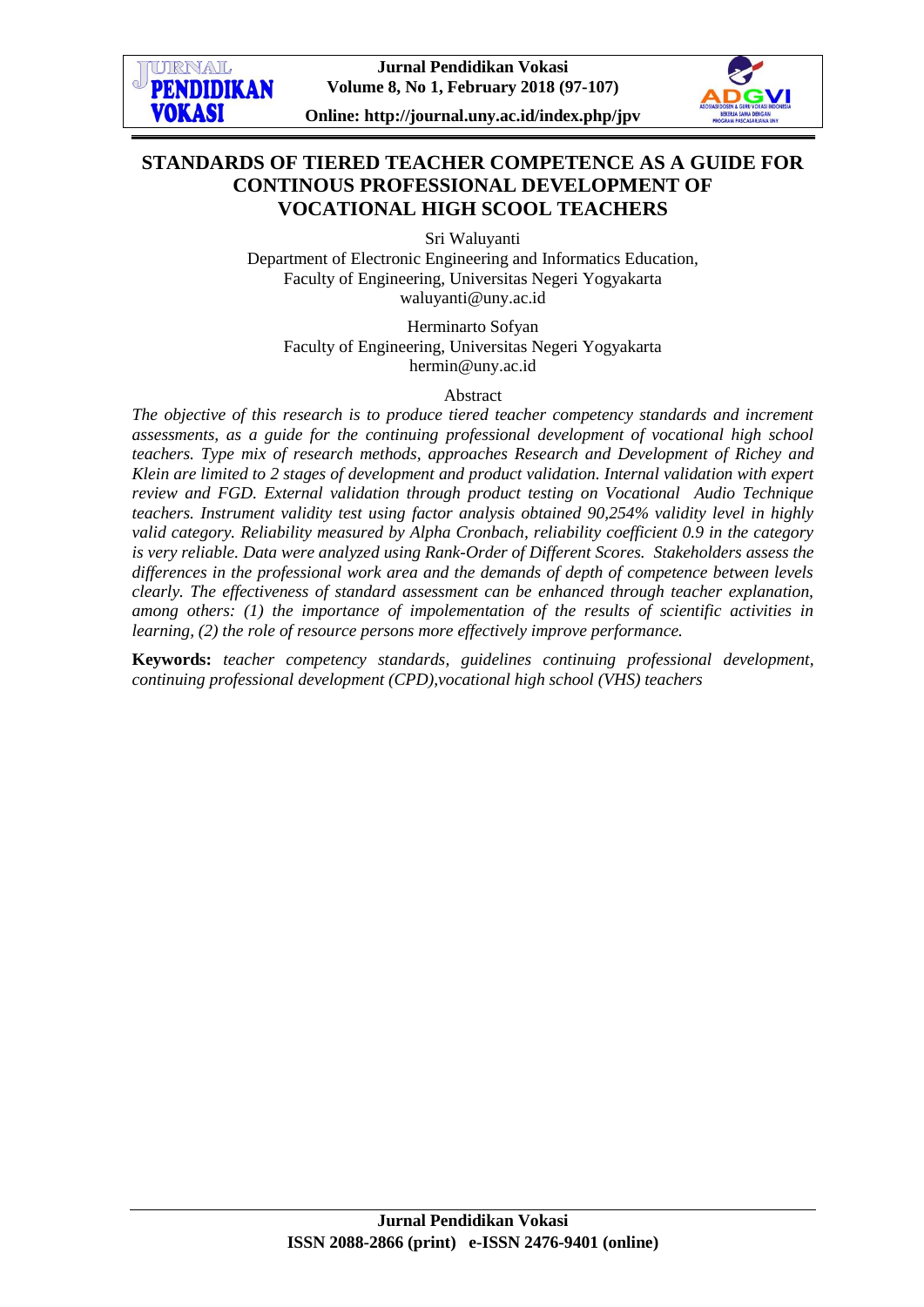#### **INTRODUCTION**

The teacher is an important component in education. Kempton (2013) expressed the most effective improvement of the quality of education is to improve the teaching quality of teachers, because the quality of the education system will not exceed the quality of teachers and their work. Teacher quality is the most influential variables on student achievement (An Roinn Oideachais agus Scileanna, 2012, p. 25), determining 40 to 90% (Public Education Network, 2004). Clearly, the teacher is the first component and the main determinant of the quality of education.

 Educator certification in recognition of teachers as professionals do not necessarily make a professional teacher. That means being professional takes time to process as Harwell stated "Professional development is a process, it's not a event" (Harwel, 2003, p. 1). The fact that a good teacher is a teacher who is able to internalize the four competencies of teachers, pedagogy, professional, personality and social (Wahid, 2005, p. 6) into teaching practice and solve the complexity of classroom teaching problems. In addition, teachers can be role models in behaving, upholding ethics and norms inside and outside the classroom. It all takes time to process. The results of preliminary studies have shown no difference in terms of seniority teacher competence functional position. Teachers group IVa-IVc certified educators, tend to stagnate. This means that teachers lack the professional learning effect of experience daily work of teaching. Therefore, it is necessary to study teacher performance appraisal system, because without the ability to reflect, the experience is not the best teacher (Conti, 2007, p. 19).

The portfolio assessment for teacher certification, which consists of 10 (ten) assessment aspects, has only 1 (one) direct link to the teaching of students in the classroom (Ministry of Education and Culture, 2012a, p. 64). The grain is the planning and implementation of learning. Implementation of teacher activity assessed in the opening, the core activities of teaching and learning close. If the analogy with the newly compiled this step cooking recipe, prepare the ingredients and cooking sequence. How can generate a chef reliable if the chef is not accustomed to taste the flavor, analyzing taste, take corrective

action and improve the taste of cooking plan that will come. So the teacher performance appraisal system has not reflect the thoroughness of the work of a teacher.

Professionalism test system in Indonesia is still composed of paper and pencil, less represent the complexity of teachers' knowledge and skills. This opinion is strengthened results of preliminary studies the majority of teachers (80.88%), recognizes the competence of the teacher appraisal system not represent the complexity of the knowledge and skills of professional teachers. Comparison of the performance of teachers before and after passing the certification, showing the average performance of post-certification of teachers is decreasing (Hariri, 2010, p. iii.). Therefore the system qualification test professional competence of teachers need to be developed, to be able to measure the complexity of the knowledge and skills of professional teachers.

The government in the last three decades facilitate ongoing professional development needs of teachers in the form of a number of large projects and the training of teachers. Sweeting (Steer, 2004, p. 233) stated the project includes the revision of curricula and training, capacity building of teachers and teacher education institutions, in-service training, professional support and mentoring teachers in school-based concept. Sweeting (Steer, 2004, p. 234) found that most of the in-service training does not improve the quality of teachers, even cynically Jesness (Villegas, 2003, p.93) states that anyone think education can be improved substantially with workshops, maybe she had never attended the workshop. The government runs a program of sustainable professional development of teachers are not in earnest. Facts on the ground most of the teachers (82.5%) did not know Continuous Professional Development (CPD-Kemendikbud term), but the teachers are very familiar with the Teacher Performance Assessment (TPA) whereas TPA is part of the CPD. There are inconsistencies in the CPD guide between objectives, implementation and assessment. Fostering continuous professional development of teachers as needed, implemented gradually, continuously improve the professionalism of teachers. However, activity was not supported needs assessment or map skills can serve as a guide to facilitate the teacher relat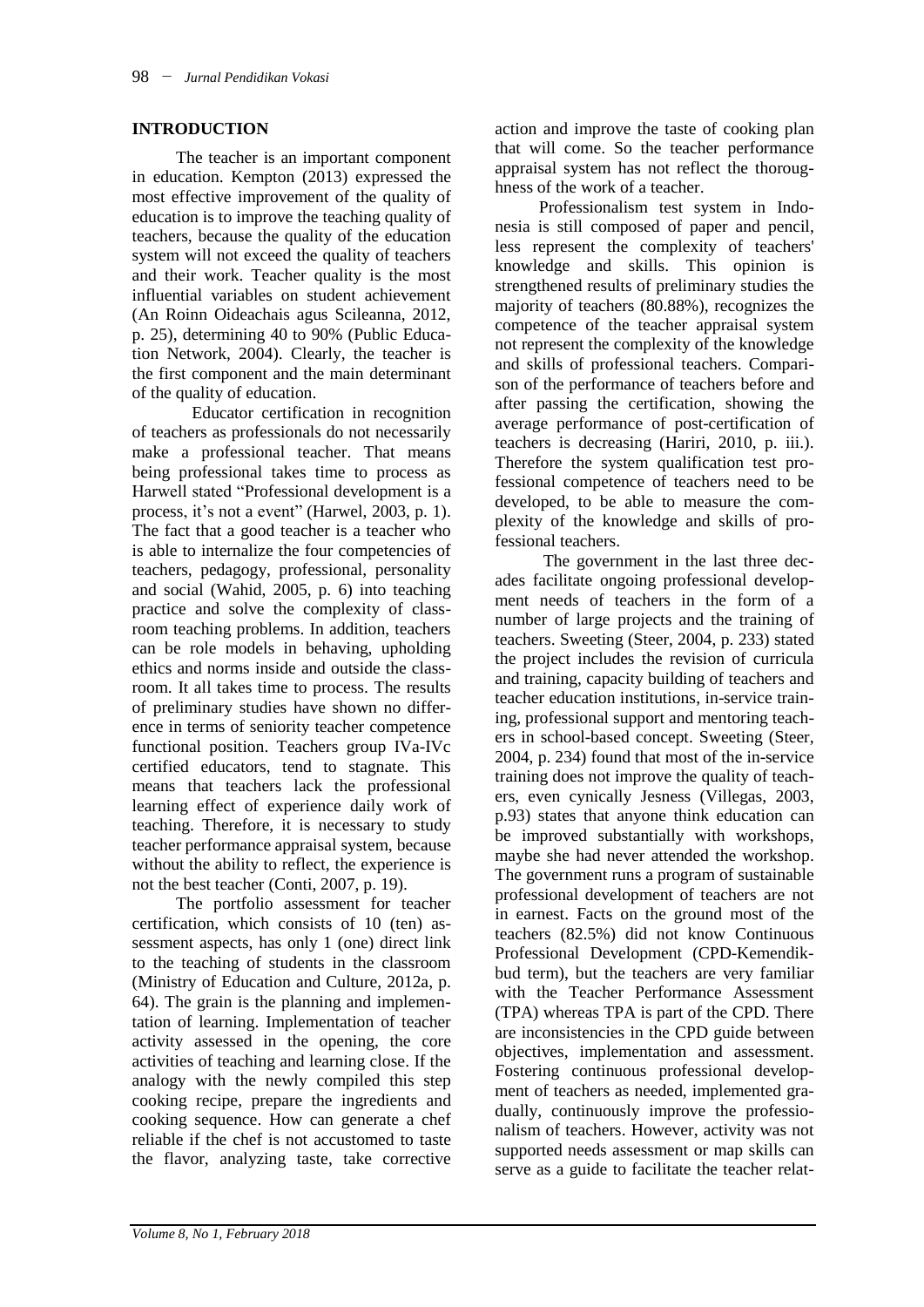ed to who needs what, experts in what, where and when. Increased done gra-dually, without a clear explanation of staging criteria. CPD is not practical assessment consists of 14 competencies 78 indicators of the three criteria and less support independent professional learning of teachers (Ministry Education and Culture, 2012b, Pp.42-57).

Based on the above explanation, the researchers felt the need to develop a tiered teacher competence and qualifications standards that can be used as a reference for schools and teachers in professional development. This is in accordance with the results of research Sugiyanto, Slamet, & Sugiyono (2016, p. 302) that vocational lecturers have different levels of competence different, bringing the consequences of counseling difficulties. Standard tiered of teacher competence and qualifications adapted to the functional hierarchy of teachers. Stages of development of dynamically compiled able to accommodate the dynamics of the growth of professionalism of teachers. Demands depth and breadth of competencies of teacher professional work area increased gradually according to stages of the increase teachers functional hierarchy. Tiered teacher competence qualification standards equipped with a standard assessment of competence qualification level rise. Assessment standards based on the completeness of daily work of teachers teach, students learn and teachers' efforts in developing professionalism.

Each state has a professional teacher standards vary influenced by culture and context of the country concerned. Standard professional teachers in Australia comprises three elements, namely professional attributes, knowledge and practice. Professional attributes describe the attitudes and behaviors that demonstrate the ability of teachers to facilitate student learning. Underlying professional know-ledge of teachers in understanding and implementing high-quality learning. Professional practice, the ability of teachers to make learning interesting and meaningful. Professional attributes include: collaborative, committed, effective communicators, ethical, innovative, inclusive, positive and reflective. Competence and qualifications of teachers are classified into four levels, namely prospective teachers, teacher expert, proficient teachers and lead teachers (Barr et al., 2011, pp. 12–18).

Teaching license in New Mexico in the classification into 3 levels: level I, level II and level III. License level 1, a temporary permit allowing the initial level teachers to implement additional preparation become qualified teachers. License Level II, was given to a qualified professional teachers, responsible, fulfilling perhaps even beyond the academic content and performance standards set by the department. License level III, the highest level license given to the teacher as a coach in the teaching profession and is responsible for curriculum development, collaboration and mentoring colleagues (Public Education Department, 2012, p. 14). The validity period of the license to teach each different level, must be renewed periodically (Rendón, 2012, p. 6). The assessment system is based on the ability of teachers in teaching, analyzing student learning and teacher participation in professional development.

Standard of competence and qualifications of teachers in England divided into five levels, namely: (1) *Qualified Teacher Status* (*QTS*); (2) *Core* (*C*); (3) *Post Treshold Teachers* (*P*); (4) *Excelent* (*E*); dan (5) *Advanced Skill Teachers* (*A*) (Training and Development Agency, 2007, p. 2). Professional standards of teachers includes three professional attributes such as knowledge, understanding, and professional skills are interrelated. The increase in the level of qualification through the stages of development, a teacher can ask for an increased level Excelent as Advanced teacher must go through stages as QTS teachers, C, P and E (Training and Development Agency, 2007, p. 4). The higher levels of levels of competence and qualifications of teachers demands higher professional work area (Training and Development Agency, 2007, p. 4).

Standards of professional teachers in Indonesia consists of pedagogical, personality, social and professional competencies. Functional hierarchy of teachers in Indonesia are classified into four functional hierarchy based on the ranks of teachers. Although functional tiered teacher made but not followed the demands of different depth of competence and professional work area between the hierarchy. In connection with the duties and functions of teachers, there is no difference in the rights and responsibilities of teachers in terms of seniority functional.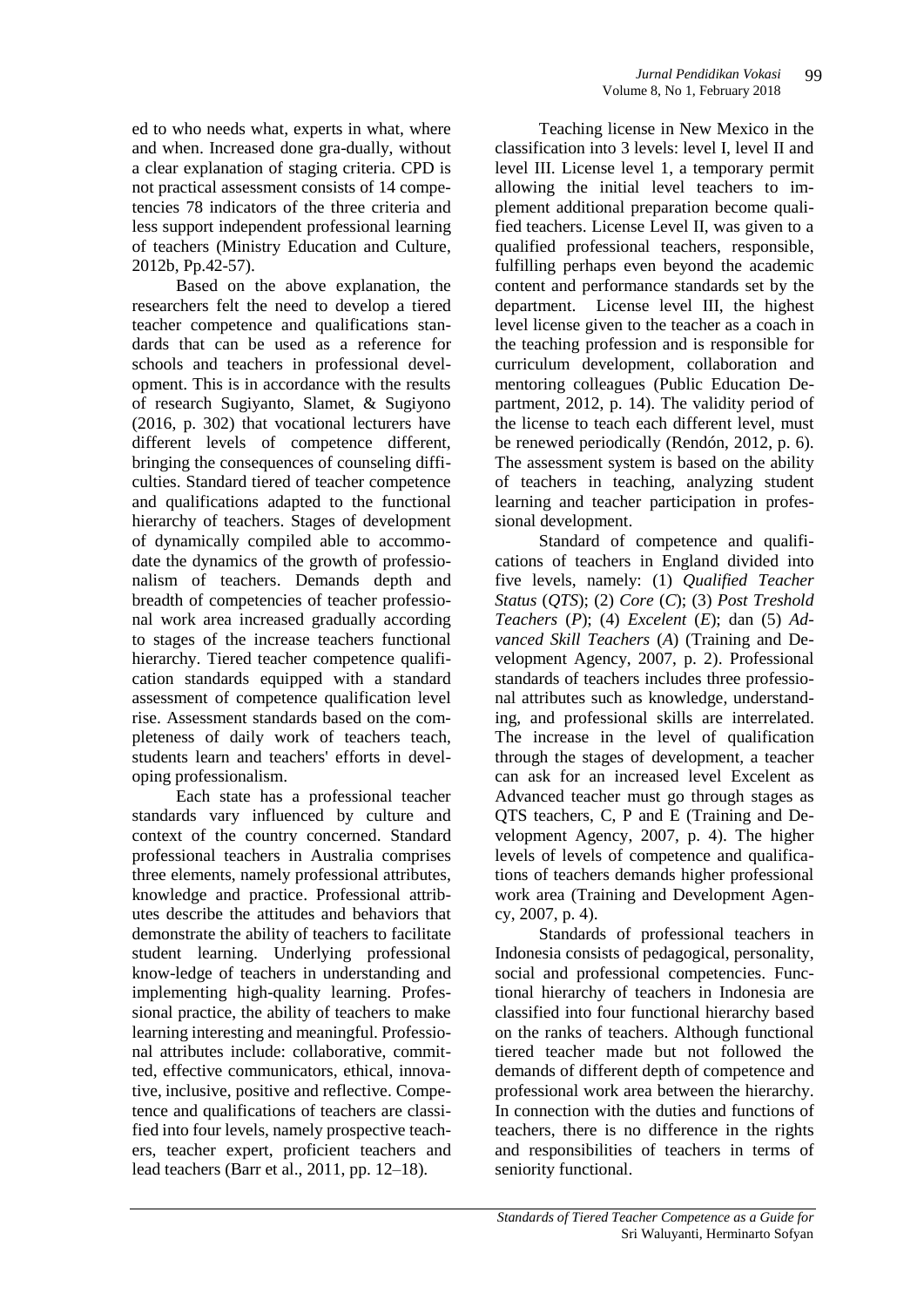Teachers as professionals supposedly able to maintain, protect and develop their professional abilities throughout his career. *Institute of Profesional Development* The Institute of Professional Development characterizes the United Nations as follows:

*Continuing Professional Development can be defined as the conscious updating of professional knowledge and the improvement of professional competence throughout a person's working-life. It is a commitment to being professional, keeping up-to-date and consciously seeking to improve. CPD is the key to optimizing a person's career opportunities for today and for the future. It focuses on what you learn and how you develop throughout your career* (Chartered Institute of Professional Development by Kennedy, 2009, p. 41).

Professionalism of teachers was developed in order to improve the level of knowledge/understanding of teachers as an integral part of professional growth and improvement of learning (Drage, 2010, p. 35). In order to increase the quality of teachers positively correlated with student achievement, Puriefoy (2004) suggest PPB should be carried out by: (1) continuous learning, not one-time seminar; (2) activities focus on improving classroom practice and student learning; (3) integrated in the daily work of teachers teaching and learning; (4) cultivated collegiality that involve a variety of knowledge and experience for the purpose of improvement of student achievement.

# **METHODS**

Mixed methods research approach with development procedure refers to Richey and Klein (2009) models. Internal validation by expert review and FGD. instrument of taking data with questionnaire. As a data source are vocational teachers Audio-video engineering, principals, school inspectors, lecturers, resource persons from the LPMP (Institute for Quality Assurance of Education). Data were analyzed using Rank-Order of Different Scores.

As a first step of development is a needs analysis based on preliminary research results. Results of a preliminary study are: (1)

the majority of teachers (70.59%) agreed that teacher competence standards are made tiered; (2) most of the teachers (80.88%) admitted that the assessment of teacher competence not represent the complexity of knowledge and skills teachers' professional; (3) almost all (94.12%) teachers agree that teacher performance appraisals are based on the quality of classroom teaching, along with process evidence and learning outcomes; (4) most teachers (85.29%) acknowledge nonpermanent performance, it is necessary to consider periodic re-competency tests; and (5) the average of teacher takes 9.1 hours/month for professional and collaborative development.

Development of teacher competence standards refer to standards of professional teachers of some developed countries. Standard professional teachers in Australia coloring preparation professional elements, professional attributes and professional division of labor dimensions of teachers (Society fo the Provision of Education in Rural Australia, 2013). Teaching and assessment standards licensing in New Mexico coloring element of assessment of teacher competence qualification levels rise (Rendón, 2012). Standard professional teachers in England coloring in determining the level of qualification, competence and depth of teachers' professional level work area (Institute for Learning, 2009). Standards of profes-sional teachers in Indonesia, which consists of pedagogical, personality, social and professional competence all covered in the professional attributes and other elements of professional teachers.

In this study, based on ownership hierarchy educator certificate for alleged effect on the performance of teachers, namely: (1) the novice teachers for teacher training and induction programs; (2) the proficient teacher, teacher groups IIIa-IIIb or remain uncertified teacher educators; (3) the highly accomplished teacher teacher, teacher group IIIc-IIId been certified educators; and (4) the lead teacher, teacher group IVa-IVc certified educators. Demands competence of beginning teachers, teachers can carry out basic tasks of teaching under the guidance and responsibility of the mentor. The proficient teachers have autonomy in performing basic tasks of teaching. The highly accomplished teacher is able to develop and give effect to the implementation of effective teaching at school level.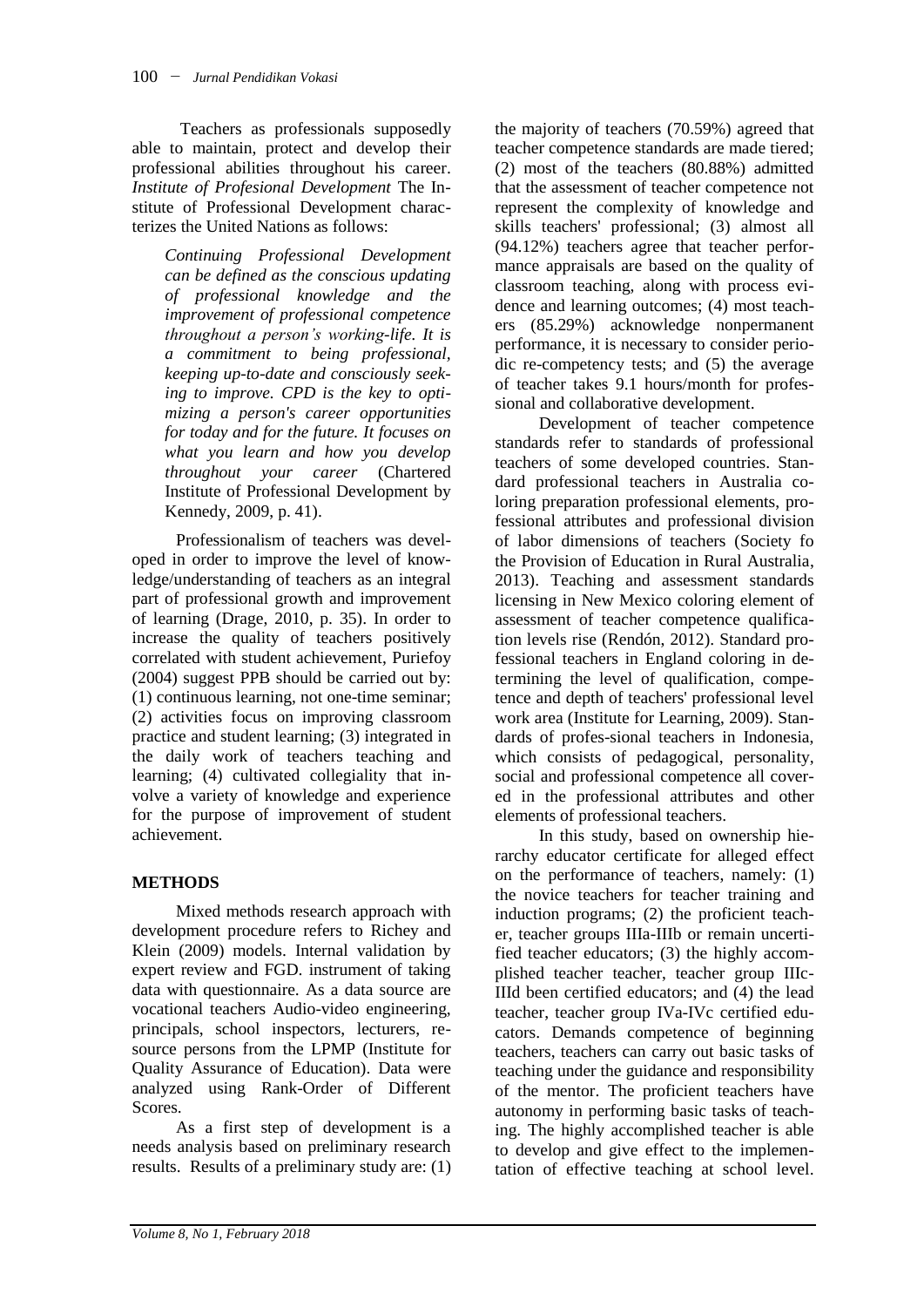The lead teacher is able to evaluate and improve the effectiveness of teaching in and outside of school.

Teacher competence qualification standards set comprises four elements, namely professional knowledge, attributes, practice and involvement of teachers in professional development. Professional attributes describe the attitudes, behaviors, and values that demonstrate the ability of teachers to facilitate student learning. This is in line with opinion (Priyatama & Sukardi, 2013, p. 156) that teacher performance achievement can be measured from the achievement of the student receiving the instruction from the teacher. Professional knowledge, the underlying teachers in understanding and implementing highquality learning. Professional practice, the ability of teachers to make learning interesting and meaningful. Professional involvement is the participation of teachers in forums and scientific activity. Professional attributes include normative, collaborative, effective communicator, dedicated, inclusive, innovative and reflective.

All professional elements other than the professional attributes are translated into six interrelated dimensions of work and contribute to effective teaching. These six dimensions of the work are: (1) facilitate student learning; (2) assess, evaluate, analyze and report on learning outcomes; (3) create a learning environment that is challenging and conducive; (4) implement and participate in curriculum development; (5) participation in professional learning and reflection; (6) the role of the teacher in partnership with the school community, society and the world of work. Sample descriptions qualification standards of professional competence of teachers working dimension 1 are shown in Table 1.

Draft standard tiered teacher competency qualification validated by expert judgment Delphi round 1, obtained some improvement inputs. Improvement suggestions received, the draft standard with enhanced competence and qualifications: (1) add indicators on the assessment of professional attributes; (2) operational dimension elaborated work; (3) level rise structured assessment standards incorporating elements of reflection, so that work experience is correlated with the capacity of teachers; (4) integrating dimensions 6 and 5 because both are interrelated. Teacher competence and qualifications framework after being validated as a whole is visualized in Figure 1.

| Beginner            |    | Yunior                     |    | <b>Highly Accomplished</b>    | Lead                             |
|---------------------|----|----------------------------|----|-------------------------------|----------------------------------|
| 1. Understand the   | 1. | Apply the appropriate      |    | 1. Analyze the needs of       | 1. Evaluate the effectiveness of |
| diverse             |    | range of vocational        |    | vocational learning           | vocational learning in a         |
| characteristics of  |    | learning characteristics   |    | approach based on the         | variety of student               |
| students.           |    | of students.               |    | characteristics of the        | characteristics.                 |
| 2. Designing and    |    | 2. Design and implement    |    | students.                     | 2. Utilizing the results of the  |
| implementing        |    | effective learning.        |    | 2. Evaluating the             | evaluation to improve            |
| learning with       |    | 3. Determine and utilize a |    | effectiveness of              | 3. learning effectiveness.       |
| guidance and        |    | variety of learning        |    | vocational learning.          | Sharing learning information     |
| responsibilities of |    | resources.                 | 3. | Giving students the           | through the internet.            |
| a mentor.           |    | 4. Understand the range of |    | freedom of choosing a         | 4. Analyzing the results of      |
| 3. Selecting and    |    | appropriate career and     |    | variety of learning           | assessment to improve the        |
| utilizing a variety |    | entrepreneurial subjects.  |    | resources on the internet     | quality of learning that will    |
| of sources.         | 5. | Choosing a learning        |    | that are relevant.            | come.                            |
| 4. Understand       |    | approach that trigger      |    | 4. The details of the skills. | 5. Integrating productive skills |
| career and          |    | students' critical         |    | knowledge and                 | of students to create            |
| entrepreneurial     |    | thinking, creative,        |    | entrepreneurial career.       | business opportunities that      |
| opportunities       |    | innovative and             |    | 5. Planning a challenging     | are creative, innovative and     |
| appropriate field   |    | productive.                |    | learning activities.          | productive.                      |
| of study.           |    |                            | 6. | Designing authentic           | 6. Analyze the quality of        |
|                     |    |                            |    | assessment instruments.       | assessment instruments.          |

Tabel 1. Dimensions of Job Qualifications Teacher Competency 1 Facilitate Student Learning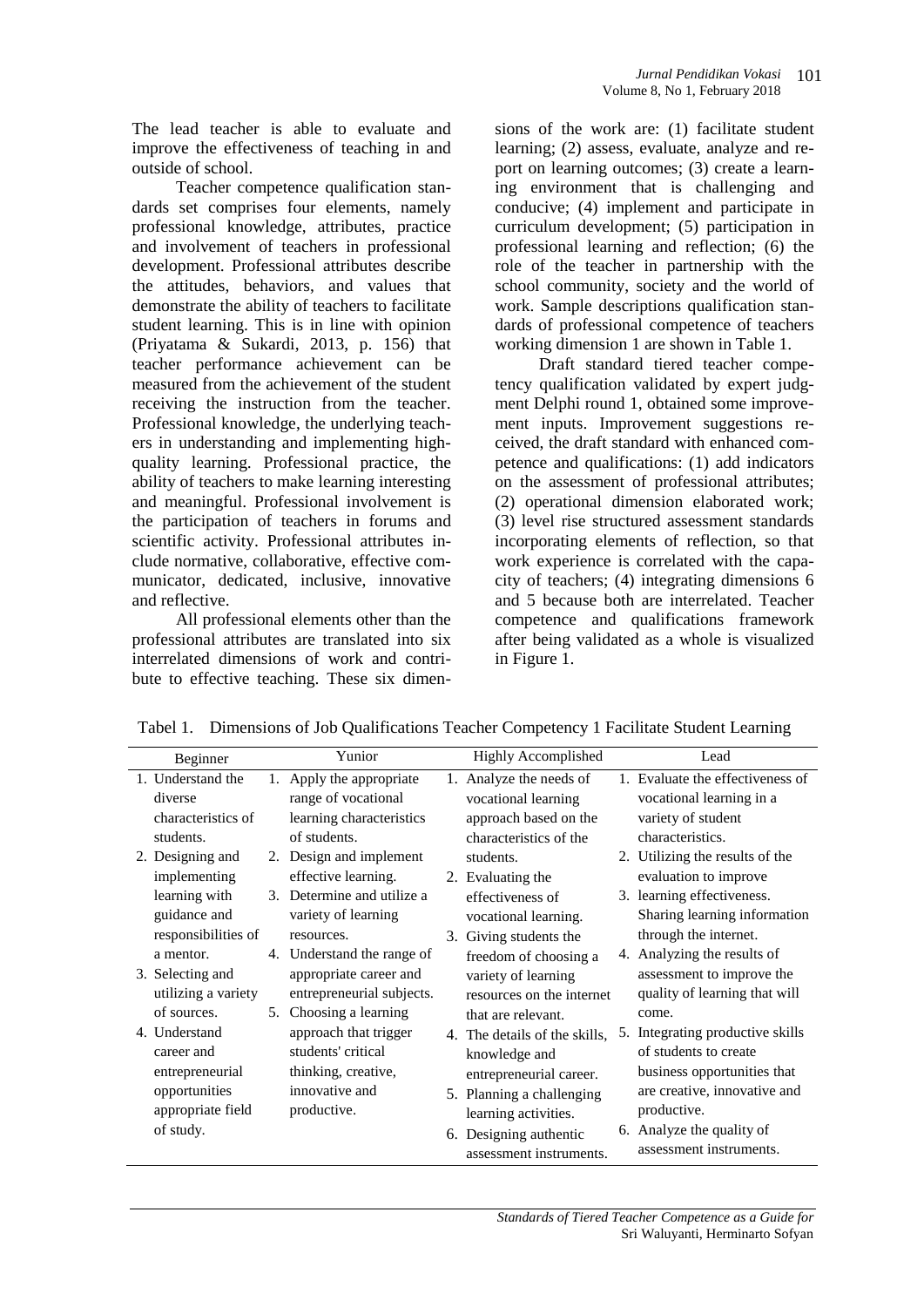

Figure 1. Professional Teacher Work Dimensions

Tiered teacher competence qualification standards equipped with the increase in the level of qualification assessment standards. Standard assessment of competence qualification level rise composed consists of 5 elements of evaluation are: (1) teaching teachers; (2) student learning; (3) professional development; (4) professional support; and (5) administrative requirements. Teaching is based on the thoroughness of the work of teachers teaching teachers of preparation, implementation, learning facilities, assessment instruments, analysis of student achievement of learning and reflection improvement forthcoming.

Assess student learning elements teacher's ability to explain how students learn concepts, analyzing the students' ability to build competencies, explains how teachers help students learn different abilities. Professional development of teachers in the test assesses the ability of the implementation of the results of scientific activities into classroom teaching practice, the way teachers interact with colleagues in achieving the goal of collaboration with evidence. Elements of professional support is a testament to the teachers involved in professional activities but can not be implemented in the classroom. Terms administration not rated yet must meet the criteria consist of academic qualifications, work experience and professional attributes assessment by superiors.

Validation of assessment standards of competence qualification level rise using expert judgment, involving 10 experts vocational education, continuing professional development coordinator at the school, chairman deliberation subject teachers, vocational supervisor, resource persons from Institute for Quality Assurance of Education *Lembaga Penjaminan Mutu Pendidikan*/LPMP). The consensus reached at least 80%. Item that does not reach 100% consensus entries were received and repaired in accordance input. Put in general is a refinement of a sentence to clarify the intent statement, and compliance of the terms used in the school.

After Delphi round 2, all the panelists were invited to the discussion, clarification of the answers that have been given and responses possibility of applying the product. FGD give suggestions: (1) continuing professional development of teachers' guide should be practical, easy to understand teacher; (2) assessment must be objective qualification level rise, focus on the duties and functions of teachers in educating students, integrated with assessment of credit rate teachers; (3) growing effects of teacher professional learning, improve critical thinking, creative, expanding horizons, as a vehicle assessor training.

Subject test products are teachers vocational competency skills Techniques Audio Video in Yogyakarta and related parties include lecturers Faculty of Engineering YSU, speakers from institution of quality assurance of education, centers for the development and empowerment of educators and education personnel engineering Malang; head teachers, superintendent SMK Engineering. Instrument for collecting data using structured questionnaire based models Summated Rensis Likert rating scale of 1-4. Test the validity of the questionnaire using factor analysis with the aid of a computer program SPSS version 20, result of validity 77 781% obtained a valid category. Cronbach alpha coefficient of 0.896 realiabilitas, highly reliable instrument category. Data were analyzed using the Rank-Order of Difference Score (Witkin, 1984, p. 213).

#### **RESULT AND DISCUSSION**

Assessment of Competence Qualification Standards Tiered Assessment tiered teacher qualification standards of competence consists of 10-point declaration, the minimum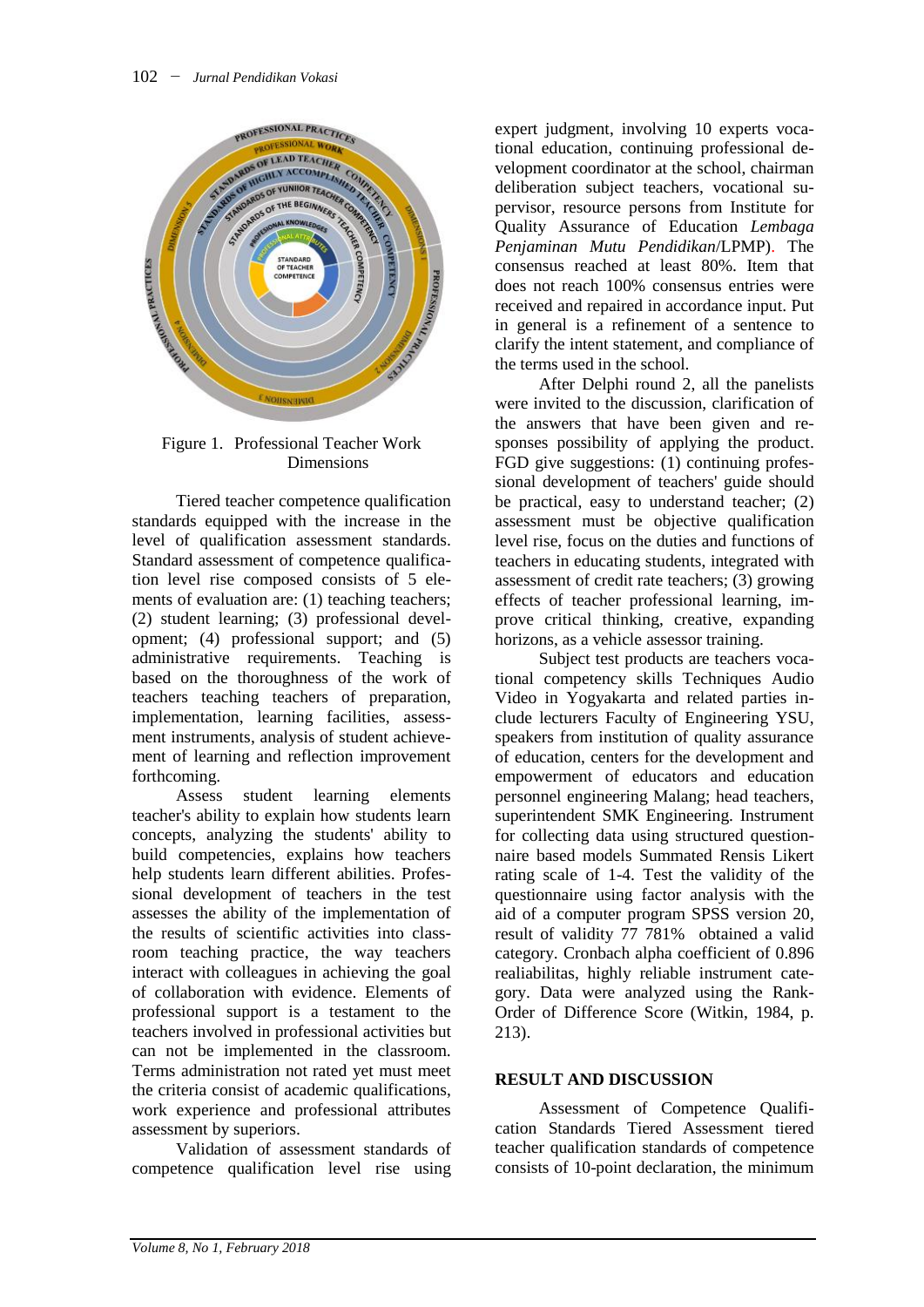value 10 of the maximum 40. The results of the overall assessment of the respondents obtained in the range of 28 to 40. Further data classified into 4 categories, shown in Table 2.

| Tabel 2. Category Assessment Qualification |
|--------------------------------------------|
| Standards Kompetensi Berjenjang            |

| N <sub>o</sub> | Range scores Frequensi Category |                   |                   |
|----------------|---------------------------------|-------------------|-------------------|
|                | $32.6 - 40$                     | 45                | strongly agree    |
| 2              | $25.1 - 32.5$                   | 78                | agree             |
| 3              | $17.6 - 25$                     | 0                 | disagree          |
| 4              | $10,0 - 17,5$                   | $\mathbf{\Omega}$ | strongly disagree |

The proportion of product assessment results are presented in the form of a pie chart, Figure 2.



Figure 2. Proportion of Teacher Competency Assessment Qualification Standards

#### **Increase Qualification Qualification Standards Assessment of Competence**

Standard assessment of teacher competence qualification level rise consists of 22 items with a value range of values from 22 to 88.The results of the overall assessment of the respondents was obtained in the range of 58 to 88. Data were then classified into four categories shown in Table 3. The proportion of product assessment results are presented in the form of a pie chart Figure 3.

Tabel 3. Category Rate Increase Qualification Qualification Standards Assessment

| N <sub>0</sub> | Range scores Frequensi Category |    |                   |
|----------------|---------------------------------|----|-------------------|
|                | $71.6 - 88$                     | 80 | strongly agree    |
| $\mathcal{L}$  | 55,1 - 71,5                     | 43 | agree             |
| 3              | $38.6 - 55$                     |    | disagree          |
|                | $22.0 - 38.5$                   |    | strongly disagree |

Respondents 100% agree and strongly agree on a standard formula competence and qualifications. The effectiveness of the pro-

duct can be enhanced through the implementation of a grain explanation that met with low scores. Identify weaknesses done by calculating the value of the gap between the ideal situation and assessment of the respondents. Ideal state is the highest score in all assessment point statement. Furthermore, the value of the gap are sorted from high to low values. To be easily understood weakness displayed in the form of a Pareto chart 4, the effective repair is done from the smallest to the largest gap. Effectiveness enhanced by understanding the importance of teacher qualification standards tiered, professional attributes indicator, periodic re-testing competence, more are presented in Figure 4.



Figure 3. Proportion of Assessment Standards The Increase Qualification





Respondents argue 100% agree and strongly agree to the formulation of the increase in the level of qualification assessment standards. The effectiveness of the product can be enhanced through the implementation of a grain explanation that met with low scores. Standard assessment of teacher com-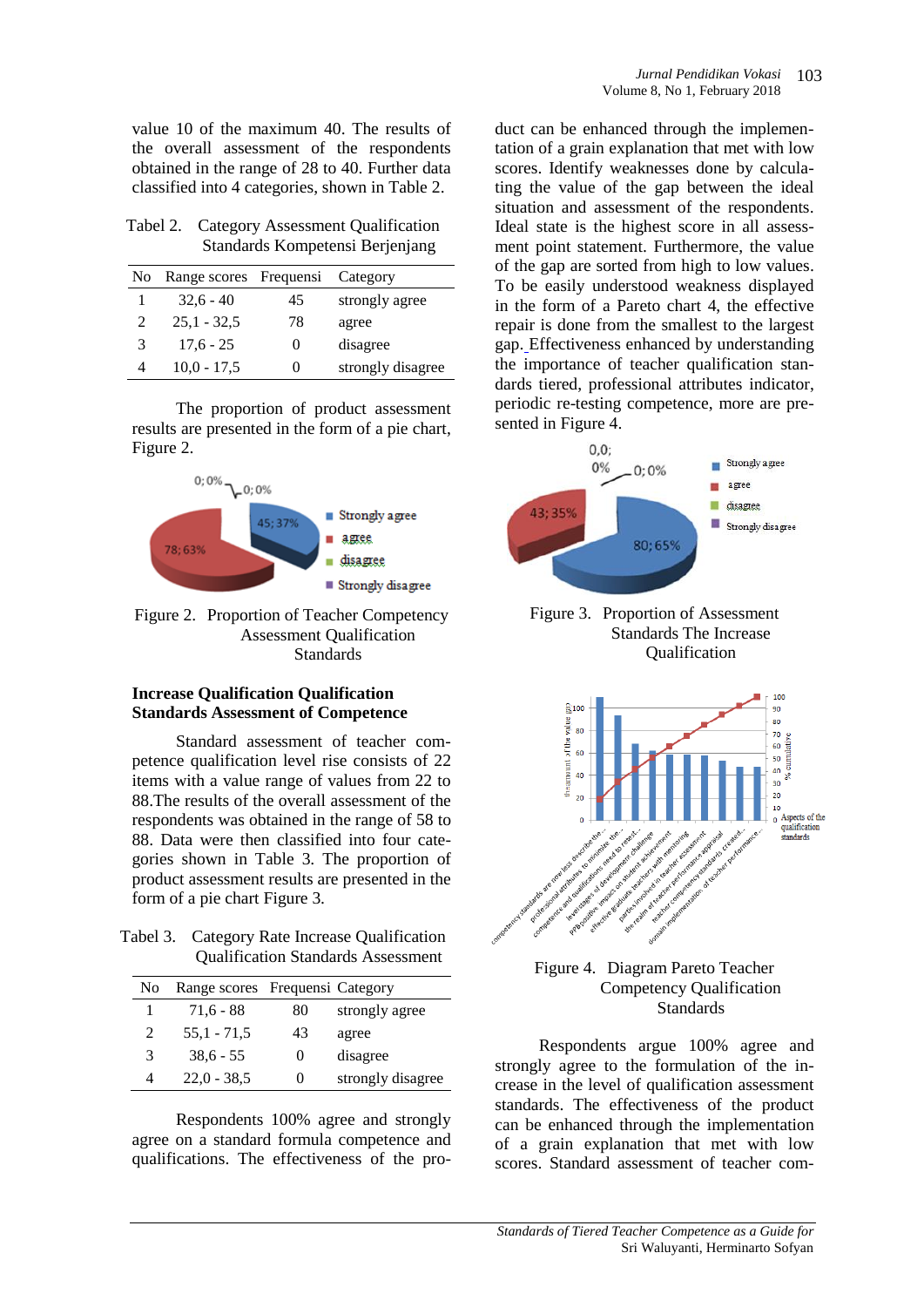petence qualification level rise is basically an evidence-based assessment of teacher performance. Ratings are based on real actions of teachers in carrying out their duties and functions of teaching. Large gap between the ideal and the assessment survey, placing priority repair. Based on the five largest gap sequence created Pareto diagram is shown in Figure 5.

Problems in the constrained Pareto diagram 6 in the world for easy reading. Based on Figure 5, the weakness of the implementation of assessment standards 42% increase in the level of qualification could be solved through the completion of the six biggest problems row from left to right.



Figure 5. Pareto Diagram Increase Qualification Qualification Standards Assessment

This study developed a 2 standard as well as a single entity, namely the development of competence and qualifications standards tiered and the increase in the level of qualification assessment standards. Standard qualification level rise is a measure of the success of teachers in applying the five dimensions of professional work. Professional teacher competency standards that now apply the formula to all levels of teachers, linkages with the daily work of teachers teaching less clear. Tiered teacher qualification standards of competence has several advantages when compared with the current standard of teacher competence applies. The advantages include: (1) differences in depth demands competence and professional work area clear hierarchy between the teacher; (2) dimensions of professional work is closely related to the daily work of teachers teaching in the classroom; (3) differences in professional work area teachers assist teachers in setting the initial

growth of professional development; (4) increase in the level of qualification assessment standards help teachers reflect on learning in the classroom.

The test result shows that the products in the field of teacher understanding of teacher competency standards have been patterned with existing competency standards. Based on figure 4 if the qualifying standard is applied in the field of competence tiered, effectiveness can be enhanced through the explanation of the teacher: (1) the need for a dynamic competency standards; (2) Indicator assessment professional attributes inherent in real life teacher; (3) the need for periodic re-testing competence and so on.

Increased depth of competence and professional teacher work area can be seen in the example of the dimensions of professional work 1 Table 1. Demands related to understanding the characteristics of teacher competence of students, teachers beginners quite understand the wide differences of students, in setting learning approach used must be consulted on the mentor. Proficient teacher is able to provide the services required according to the characteristics of students learning. Highly accomplished teachers demanded to be able to analyze differences in the needs of student learning services based on different characteristics of students at the school, the results for the enrichment of learning. Lead teachers supposedly able to evaluate the effectiveness difference learning approaches used by teachers at the school level in serving the diverse needs of student learning.

Standard assessment of competence qualification level rise is a measure of the success of teachers in implementing tiered standard of competence and qualifications. There are five elements that assessment is closely related to five dimensions of professional work of teachers. These linkages are elements of assessment A teacher teaching a one-dimensional assessment of implementation of professional work is to facilitate student learning. Elements of B are students learning assessment is an assessment of the ability of teachers to implement the dimensions 2, 3 and 4 of the standard tiered teacher competence and qualifications. Elements of C and D is a 5-dimensional implementation of professional work is a reflection of continuing professional development and partnerships.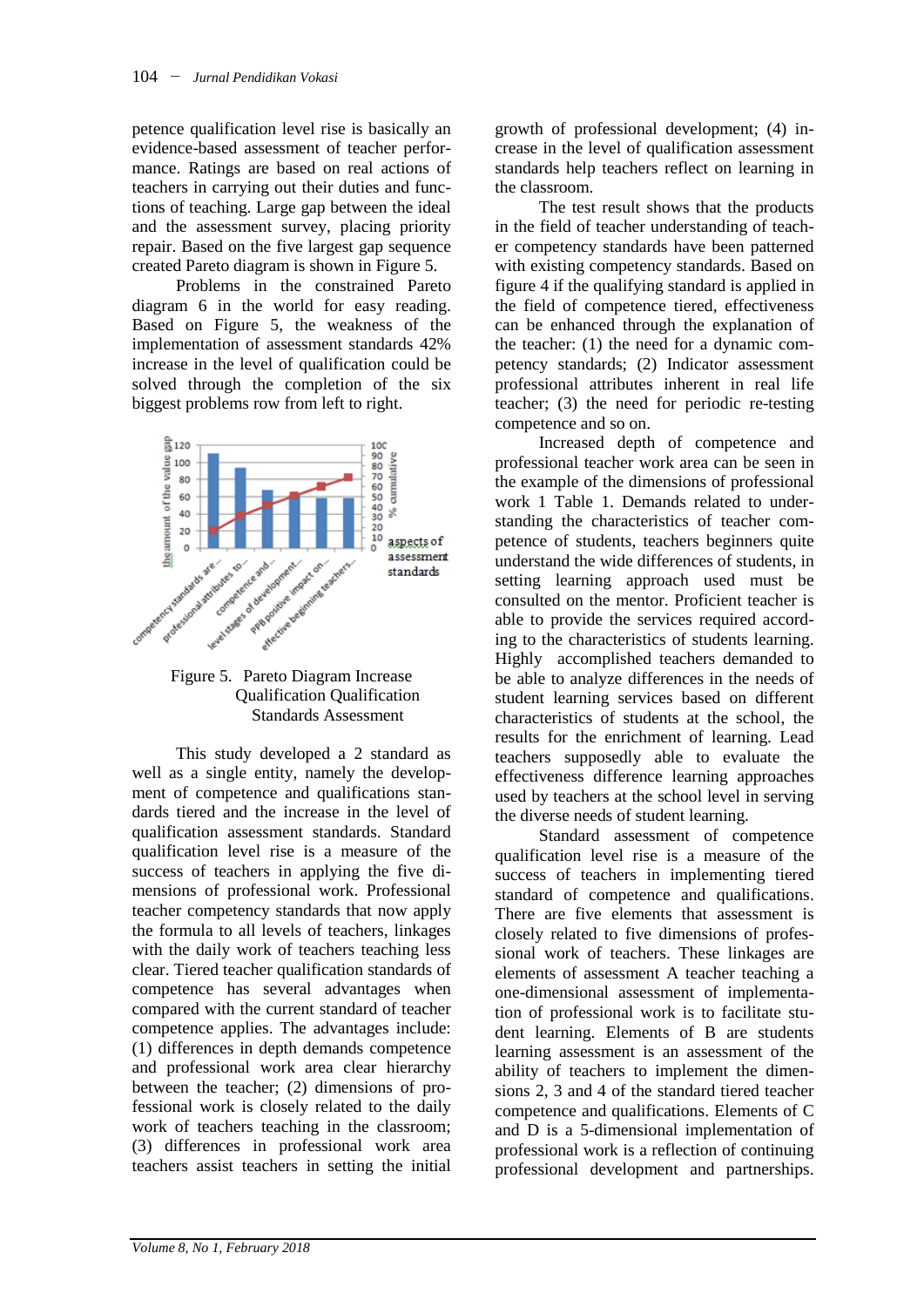Moderate elements E administrative requirements except professional attribute ratings by superiors, not rated yet to be fulfilled. Professional assessment by the superior attributes must meet the minimum requirements.

Assessment elements of a teacher teaching a teacher mastery teaching job, including planning, execution, facilitate student learning, preparation of evaluation instruments, analysis of student achievement and reflection for the improvement of teaching planning to come. No matter how good planning will not guarantee a good student achievement for different classes. Because students are learning the subject, no attitude planned to be appropriate for all circumstances (Liakopoulou, 2011, p. 70), differences in experience and atmosphere interactions in the classroom can affect the consistency of the quality of service (Salis, 2010, p. 128). Throughness of the work of teachers teaching is experiential learning that teachers can do as an independent professional development. According to Opfer (2010), Professional development in the workplace can be developed through 4 cyclical steps including: (1) understanding knowledge and skills needs; (2) improving learning services; (3) renewing learning practices and (4) sharing innovative learning.

Assessment of student learning element B, is an assessment of the ability of the teacher to explain the various ways that students learn concepts or skills, student competency development, how to help the students learn different abilities. The teacher can explain how students learn the material master of glasses of students, understand the sub-competencies which are not controlled or take a long time to learn, which are difficult to follow the instruction of students. Element B assessment helps teachers learn about learning from their daily work together to teach students. Assessment element B also help teachers to understand how to help students learn to master certain skills, or even possible to develop skills up outside the instruction given. The way this assessment puts students as subjects of study are greatly appreciated.

Assessment elements C professional development, assessment is based on the ability and efforts of teachers to apply their professional activity into student learning in the classroom. Assessment standards are developed, certified evidence of activity in

scientific forums are recognized as an element of D, supporting the profession. Assessment elements C of testing and learning changes based on the implementation of the results of activities of teachers in scientific forums. If the form of collaborative activity, the teacher should be able to explain how to interact with others in achieving collaboration with evidence. Assessment elements C and D is a 5 dimensional implementation of professional work of teachers.

Based on the test results of products in the field, the effectiveness of the implementation of the increase in the level of teacher assessment standards can be enhanced through improvements in aspects that assessed the teachers less. Based on Figure 5 standard implementation effectiveness assessment qualification level rise can be enhanced through: (1) increase teachers' understanding of the complexity of the problem of teaching; (2) awareness of teachers without the implementation of the results of professional activity in the classroom, the number of their certificates will have no effect on student learning outcomes; (3) the teacher's role as a keynote address in the scientific meeting more effective in improving the competence of the participant; (4) increase academic qualifications such as diplomas will not affect the performance of teachers without renewal as increase his knowledge; (5) the preparation of lesson plans and open, core activities and close the lesson is teaching the normative acts; (6) ability to analyze student achievement is an important element in the assessment of teacher performance.

### **CONCLUSION**

Based on preliminary studies obtained a reality: (1) most of the teachers (70.59%) agreed competence and qualifications of teachers made a tiered appropriate functional hierarchy of teachers; (2) most of the teachers (80.88%) recognizes the competence of the current valuation has not reflect the complexity of effective teaching; (3) most of the teachers (85.29%) admit performance is not permanent need periodic re-testing competence; and (4) teacher takes ra average 9.1 hours/month to carry out continuous professional development independently and collaboratively.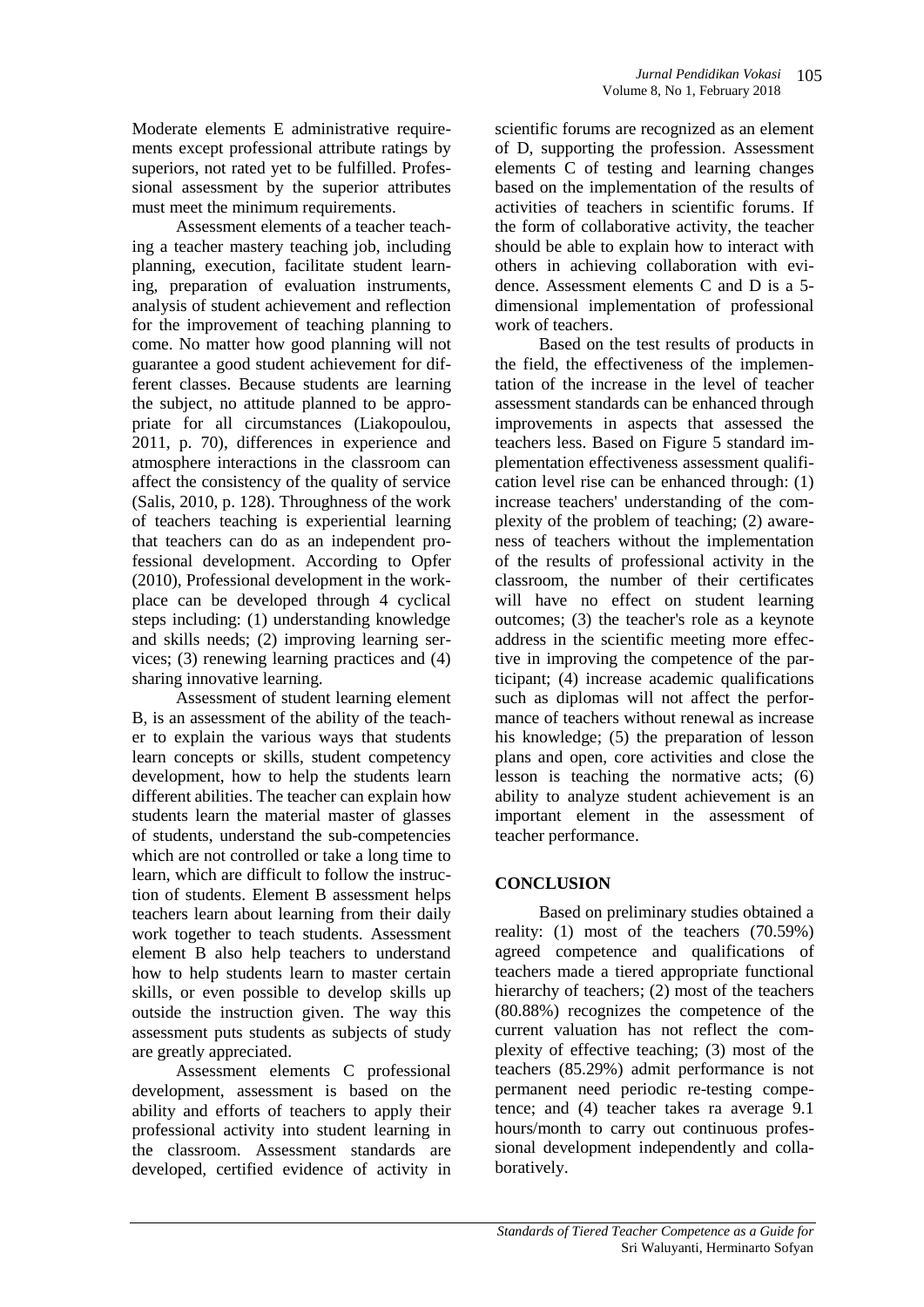Tiered teacher qualification standards of competence can be used as a guide teachers in professional development stages. The effectiveness of the qualification standards of competence can be improved mainly through the explanation of the need for a dynamic competence qualification standards, assessment of real professional attributes inherent in the everyday lives of teachers, the need to periodically test the performance of teachers.

Standard assessment of teacher competence qualification level rise of evidencebased portfolio, attached to the daily work of teachers teaching. Effectiveness assessment standards can be improved through teacher explanation, among others: (1) the importance of the implementation of the results of scientific activities, (2) role keynote address more effectively to improve performance, (3) diploma S1 / DIV can improve performance if the teacher brought a change in teaching, (4) 3-step lesson plans and teaching is a follow nomatif teachers in teaching.

Stakeholders assess differences demands depth and breadth of competencies between the professional work of teachers clear functional hierarchy.

#### **Recommendation**

For education and cultural services, qualifications and assessment standards can be used as an alternative training and continuous professional development teacher assessment in schools.

For LPMP (Institute for Quality Assurance of Education), qualification and assessment standards can be used as a guide in the service of consultation, guidance, teacher training programs related to the ongoing professional development of teachers.

For LPTK (Institute of Education and Education Personnel), two standards can be used as a reference in preparing teacher candidates who are ready to develop its capacity on an ongoing basis since the students.

For SMK (Vocational High School), two standards can be a sustainable alternative (an alternative to the professional development of teacher training and as a basis for teacher empowerment in schools.

For the teacher of this standard can be used as guidelines and challenges in developing professionalism throughout his profession as a teacher.

### **REFERENCES**

- An Roinn Oideachais agus Scileanna. (2012). An evaluation of the special education support service (SESS). Retrieved from https://www.education.ie/en/Publications /Value-For-Money-Reviews/An-Evaluation-of-the-Special-Education-Support-Service-SESS-.pdf
- Barr, A., Garrett, P., Firth, V., Burns, C., Wilson, G., Weatherill, J., … Constable, E. (2011). *Australian professional standards for teachers*. Melbourne & Canberra: Autralian Institute for Teaching and School Leadership
- Conti, G.J. (2007). Identifying your educational philosophy: development of the philosophies held by instructors of lifelong-learners (PHIL). *MPAEA Journal of Adult Education, ( XXXVI*)1.
- Drage, K. (2010). Professional development: implications for Illinois career and technical education teacher. *Journal of Career and Technical Education, (25)*2.
- Hariri, R. E. (2010). *Dampak sertifikasi terhadap kinerja guru di Jawa Barat*. Laporan Penelitian. Bandung: Lemlit UPI.
- Harwell, S.H. (2003). *Teacher professional development: it not an even, it's a process*. Texas: CORD.
- Institute for Learning. (2009). Guide for your continuing professional development (CPD). Retrieved Juni 20, 2011 from [www.ifl.ac.id](http://www.ifl.ac.id/)
- Kempton, J. (2013). *To teach, to learn: more effective continuous professional development for teachers*. London: CentreForum.
- Kennedy, C. (2009). Benefit of continuing professional development in the visual communication in Ireland Masters *Dissertation*. Ireland: Dublin Institute of Technology.
- Liakopoulou, M. (2011). The Professional Competence of Teachers: Which qualities, attitudes, skills and knowledge contribute to a teacher's effectiveness?. *International Journal of Humanities and Social Science, (1)*21, 66-78